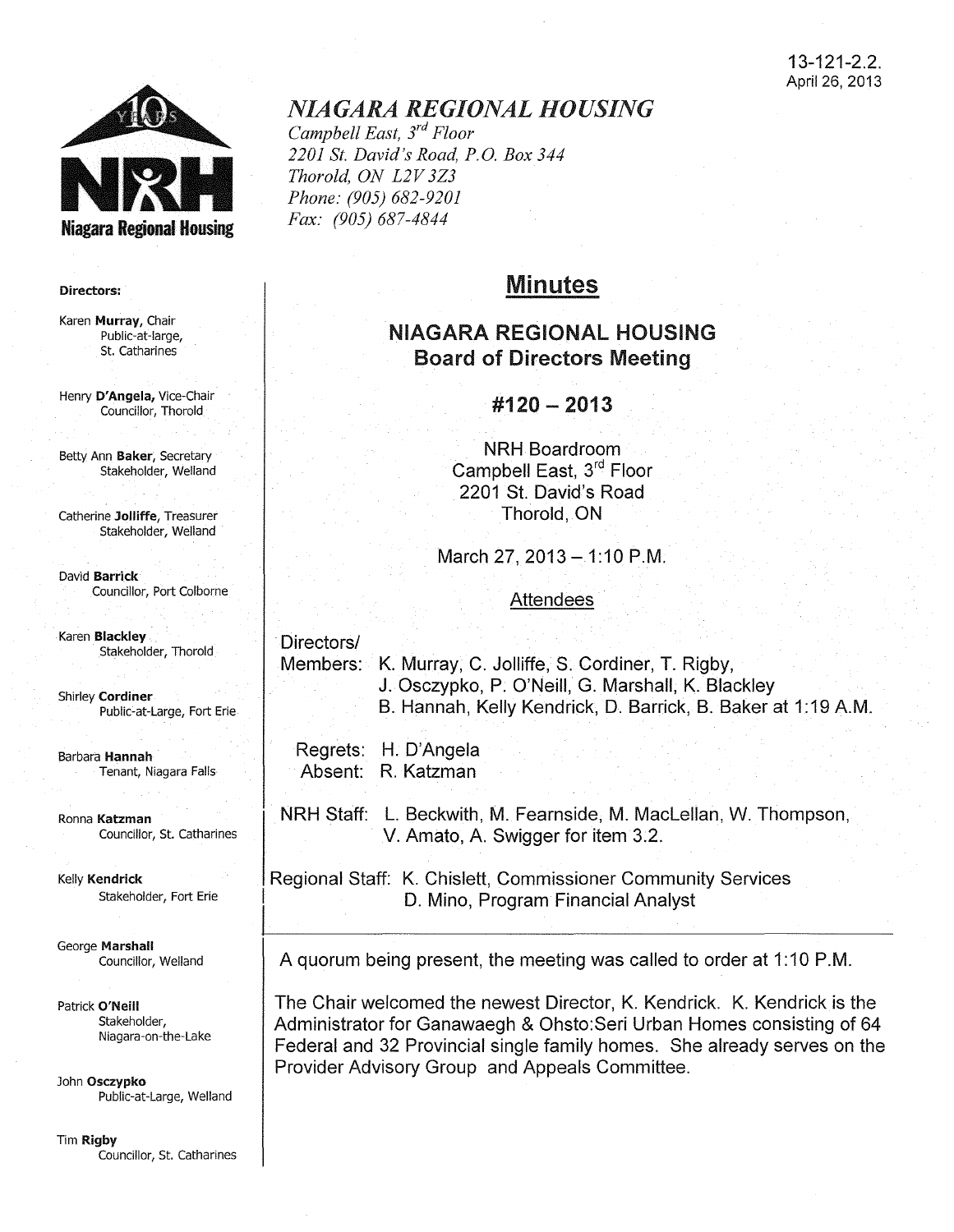# 1. Adoption of Agenda/Declaration of Conflict

Moved by P. O'Neill Seconded by T. Rigby

### That the agenda be adopted.

**CARRIED** 

**CARRIED** 

K. Blackley declared a conflict with IC 13-120-6.2. regarding Thorold Municipal Non-Profit.

# 2. Approval of Minutes

2.1. Minutes of the February 22 2013 Meeting

Moved by S. Cordiner Seconded by C. Jolliffe

That the minutes of the February 22, 2013 meeting be adopted.

# 2.2. Business Arising

There was no business arising.

# 3. New Business

3.1. Final Committee Structure & Terms of Reference (TOR)- Report 13-120-3.1.

The Executive Committee reviewed their TOR on Monday, a copy of the Executive TOR with the committee's recommended revisions was distributed. The General Manager highlighted changes to TOR's.

B. Baker joined the meeting at 1:19 P.M.

Staff was directed ensure that all TOR's state that quorum (minimum number of committee members required to hold a meeting) is 50%+1.

Action by: L. Beckwith

Moved by G. Marshall Seconded by S. Cordiner

That Niagara Regional Housing Board of Directors APPROVES the committee structure and the terms of reference for each committee as amended.

**CARRIED**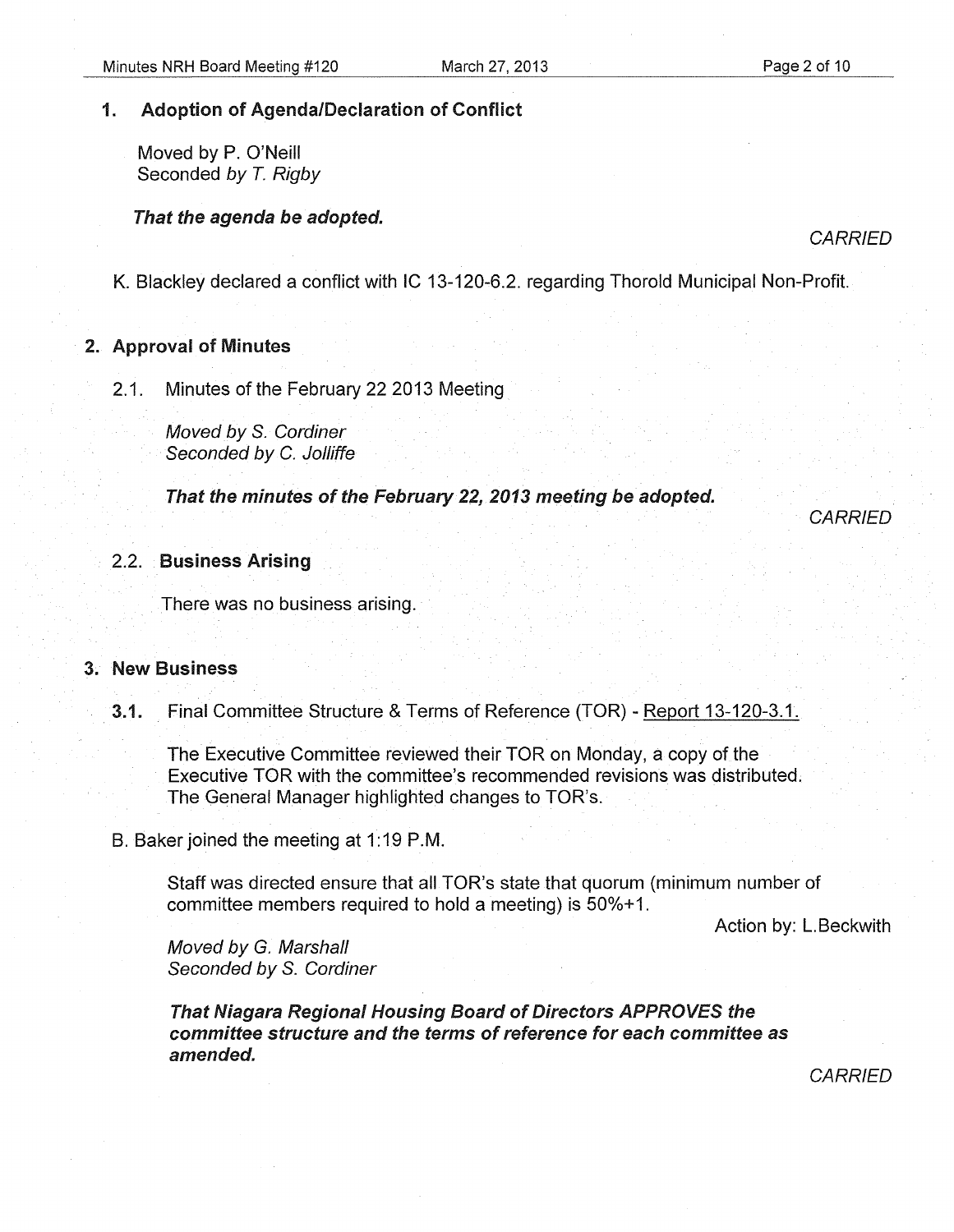3.1.a. Moved by D. Barrick Seconded by G. Marshall

> That Niagara Regional Housing Board of Directors REFERS all committee terms of reference to the Governance Committee for review and recommendation regarding appropriate term limits/length of term membership.

> > **CARRIED**

3.2. Housing and Homelessness Action Plan Survey Results - Report 13-120-3.2.

Moved by *J.* Osczypko Seconded by P. O'Neill

That Niagara Regional Housing Board of Directors RECEIVES report 13-120- 3.2., Housing and Homelessness Action Plan Survey Results for information.

**CARRIED** 

3.3. Bill 140 - Housing Services Act Local Rule - Income and Asset Limits - Report 13-120-3.3.

Staff reviewed issues and statistics considered in arriving at the recommendation.

Moved by T. Rigby Seconded by C. Jolliffe

That Niagara Regional Housing Board of Directors APPROVES a local rule related to Income and Asset Limits under the Housing Services Act (HSA) as follows:

- 1. That Income or Assets limits not be implemented at this time; and,
- 2. That the local rule be reviewed in 2015 to determine its continued appropriateness.

**CARRIED** 

**3.4.** Action Item – Mileage vs. Honorariums - Report 13-120-3.4

There was some discussion on reasons for claiming or not claiming mileage expenses.

Moved by G. Marshall Seconded by *J.* Osczypko

That the NRH Board APPROVES the removal of action item *#9-* Report on Mileage vs. Honorariums from the March 27, 2013 Board Action list.

**CARRIED** 

Frequency of claims may be quarterly, all should be submitted prior to year end and are not retroactive.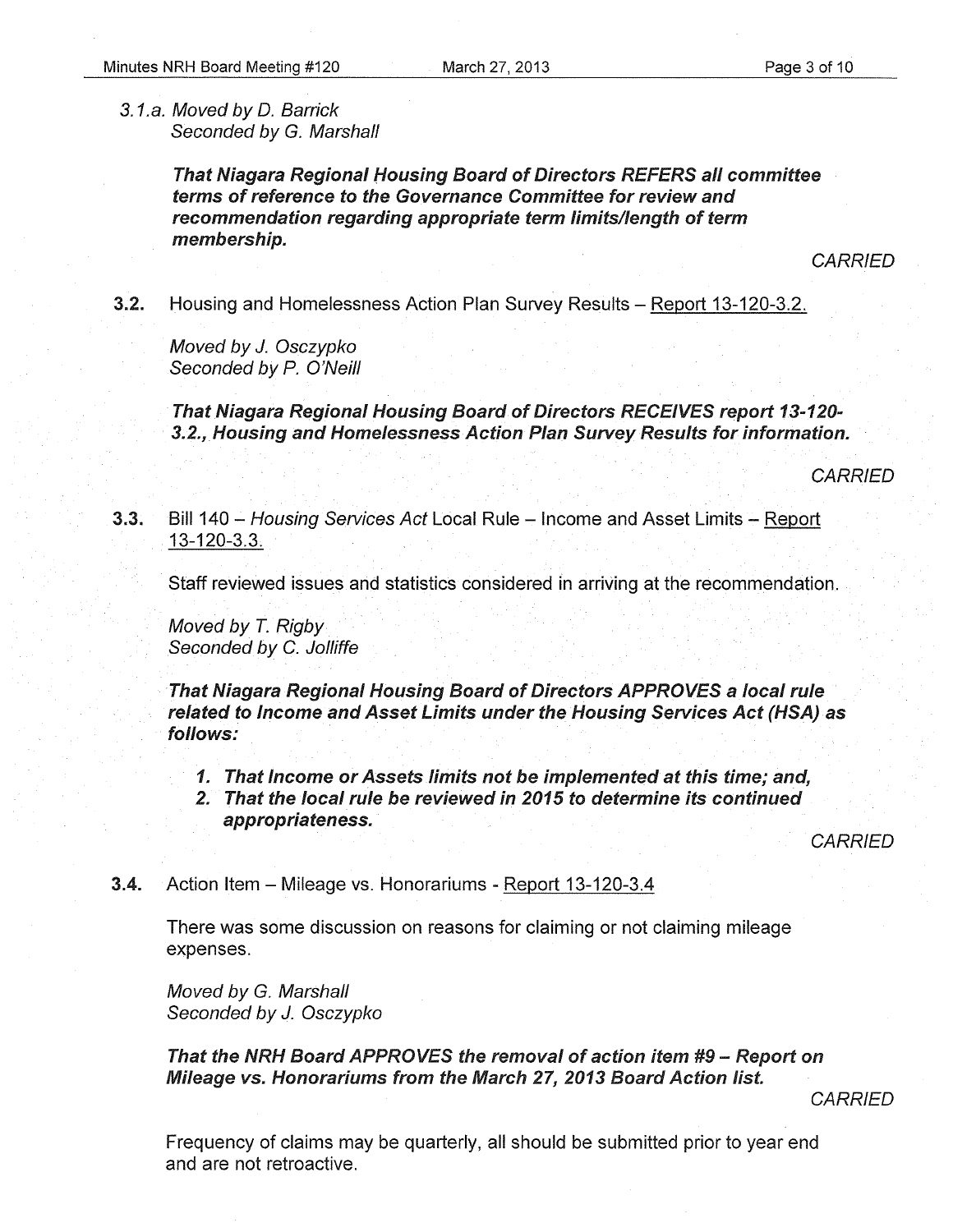#### 3.5. Fitch St. Update

M. Maclellan reported that construction is on track and within established budget for contingency.

- $\bullet$  1<sup>st</sup> floor walls are up
- There were problems with the geothermal drill but they have been resolved and the driller is working on completing 2 holes a day. (11 holes already done)
- It was initially anticipated that 40 holes would be sufficient, however they have only been able to drill down 320 feet so 50 holes will be required to compensate for the lesser depth. Drilling will continue for another few weeks.
- Design committee has been meeting regularly to review interior finishes and a more in-depth presentation will be provided at the April board meeting.
- Tenants are kept up to date and are being patient about parking.

### Moved by K. Blackley Seconded by P. O'Neill

That the NRH Board of Directors RECEIVES the verbal update on Fitch St. for information.

**CARRIED** 

8.2. Use of the One-time Grant funding to Support the Transition to the Community Homelessness Prevention Initiative (CHPI), COM 06-2013, March 5, 2013

Moved by *T.* Rigby Seconded by B. Baker

That item 8.2., COM 06-2013, March 5, 2013, Use of the One-time Grant funding to Support the Transition to the Community Homelessness Prevention Initiative (CHPI) be considered at this time.

**CARRIED** 

K. Chislett advised that the one time grant totalling \$1,887,302 will be used to extend the Housing Stability Plan (HSP) to ODSP households and the hiring of 3 temporary full time staff to administer the program. The HSP assists with last months' rent deposits, moving costs and rent arrears. The one-time grant helps to mitigate the loss of the Community Start Up and Maintenance Benefit funding.

Niagara Region Housing Stability Plan, inquiry Information for Community Partners was distributed, in the event that Directors are asked for information about programs, eligibility or who to contact.

# 8.2.a. Moved by *T.* Rigby

Seconded by B. Baker

That the NRH Board of Directors RECEIVES COM 06-2013 for information.

**CARRIED**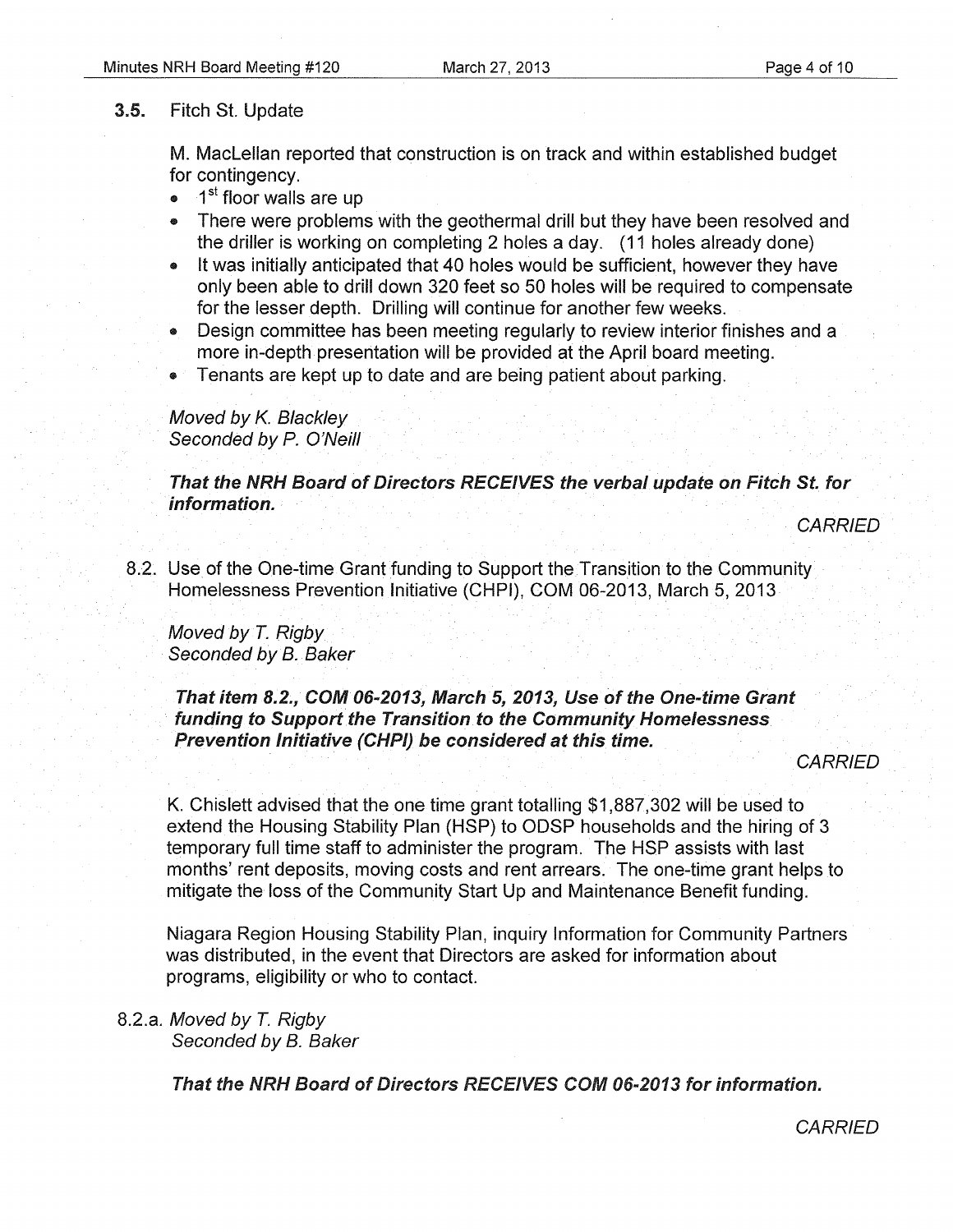#### 3.6. Bed Bugs - Update

In June 2012 staff provided statistics and information on the process being used to address the bed bug issue on NRH property. The Board requested an update.

There has been a resurgence of the bedbug population in recent years for two main reasons: international travel and the banning of the pesticide DDT that was banned in Canada in the 1970's. NRH has been dealing with bed bugs since 2008.

Last year NRH developed a policy that established acceptable practices and guidelines for the prevention and treatment of bed bugs. The policy focus is on bed bug prevention, early detection and tenant education. NRH also implemented 360 degree unit inspections.

In 2011, NRH treated 104 units for bed bugs. Multi-residential apartment buildings accounted for 87% of all units treated. The cost for pest control services to treat units with bedbugs for 2011 was \$35,093. In 2012, 101 units were treated at a cost of \$38,521.

In most cases, NRH appears to be making headway on the bedbug issue. This is attributed to the 360 degree inspections. One senior building in St. Catharines is an exception, it accounts for 31 percent of all bedbug treatment work orders issued. About 30% of the building has been affected with bedbugs.

In this particular building, staff will be bringing in " Bed Bug Detection Dogs" This is a costly alternative but felt to be necessary in this one building to hopefully identify and treat all units within the building. It is believed that some tenants within the building are not reporting the bed bugs, which would contribute to their spread, causing reoccurrence of bed bugs in units that have already been treated.

Moved by K. Blackley Seconded by S. Cordiner

That Niagara Regional Housing Board of Directors RECEIVES the verbal update on Bed Bugs for information.

**CARRIED** 

Staff was requested *to* forward NRH bedbug elimination process along with name of qualified contractors who provide this service, to Housing Providers. Action by: M. Fearnside

**3.7.** NRH 2012 Draft Financial Statements & Representation Letter-Report 13-120-3.7.

The 2012 Financial Statements prepared by KPMG were reviewed with the auditor at the NRH Executive/Audit Committee meeting of March 25, 2013 and are recommended by the Committee, with amendments, for Board approval.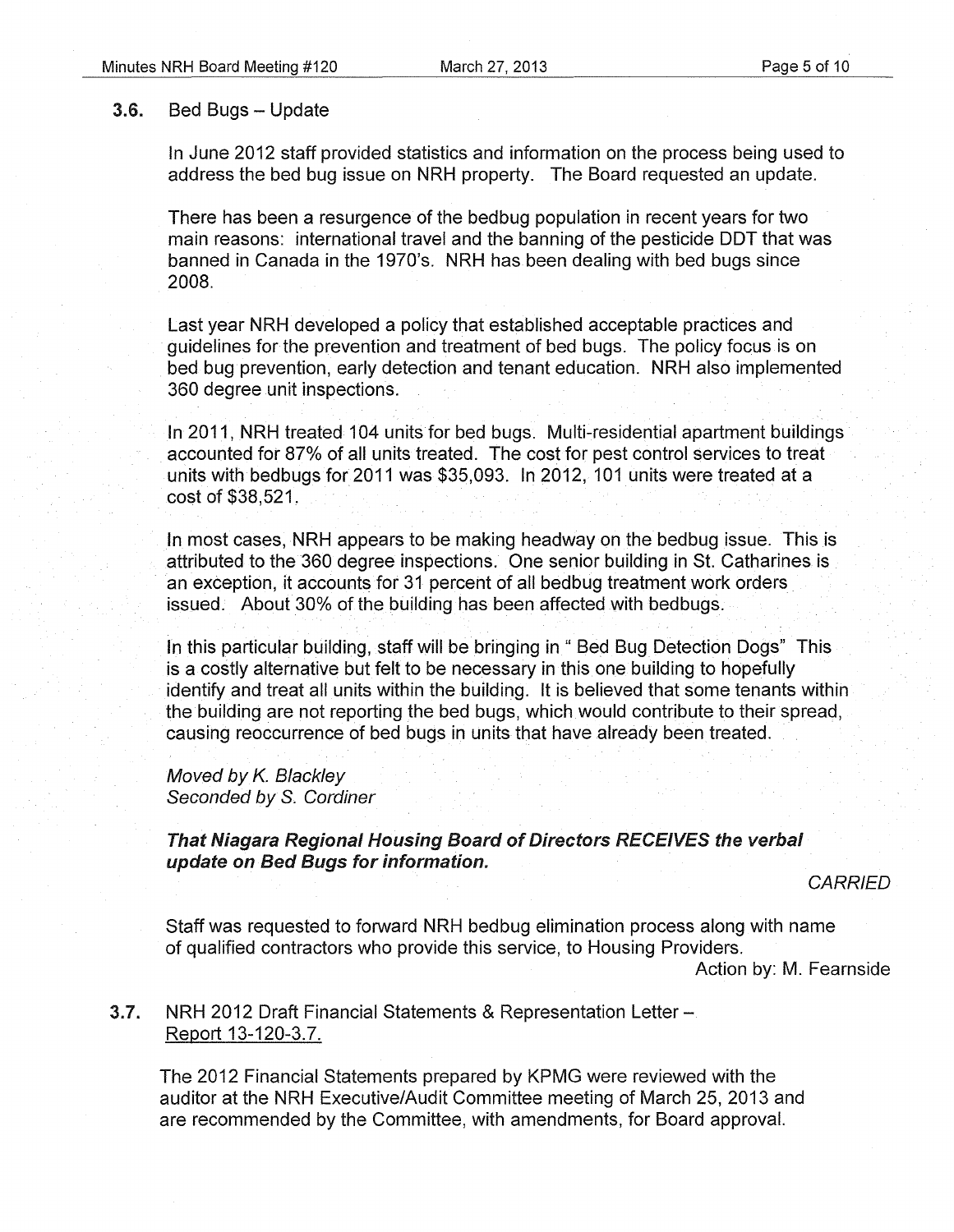The following items were highlighted:

- Notes 2 and 8 will be updated
- Page 20 Housing Provider Reconciliation Adjustments this line which reflects year end reconciliations of housing provider budgets is on the decline. In the past, lower interest rates provided significant returns in funding to NRH. However the majority of mortgages have been renewed and this line will continue its decline in returned revenue.
- Reading page 20 it appears that the year-end surplus is over \$2 mil; note 7 on page 16 clarifies that the 2012 operating surplus of \$350,060 was transferred to Niagara Region and \$196,692 (2011-\$157,224) was transferred to Niagara Region encumbrance reserve re: Broadoak.

Staff was directed to request auditor to asterisk net revenues on page 20 and add footnote to "see note 7".

Action by: D. Mino

Moved by *T.* Rigby Seconded by B. Hannah

That the NRH Board of Directors APPROVES the Draft Financial Statements, with amendments, for the year ended December 31, 2013

**CARRIED** 

3.8. Updated Signing Authorities and Delegation of Authority- Report 13-120-3.8.

Moved by *P.* O'Neill Seconded by S. Cordiner

That Niagara Regional Housing Board of Directors APPROVES the updated Purchasing and Execution Authority including the Senior Property Administrator position with purchasing and execution authority for up to \$25,000.

**CARRIED** 

Inquiry was made in regard to what happens when a formal quote is released at under \$100,000 but ends up coming in over \$100,000 as the lowest bid. Staff advised that the next approval level would be applied and the results provided in the Quarterly Report on Operations. The General Manager will highlight these instances in future reports Action by: L. Beckwith

3.9. 10<sup>th</sup> Anniversary Promotion Options - Report 13-120-3.9.

Directors had discussion regarding pricing, delivery and readership.

Moved by *T.* Rigby Seconded by P. O'Neill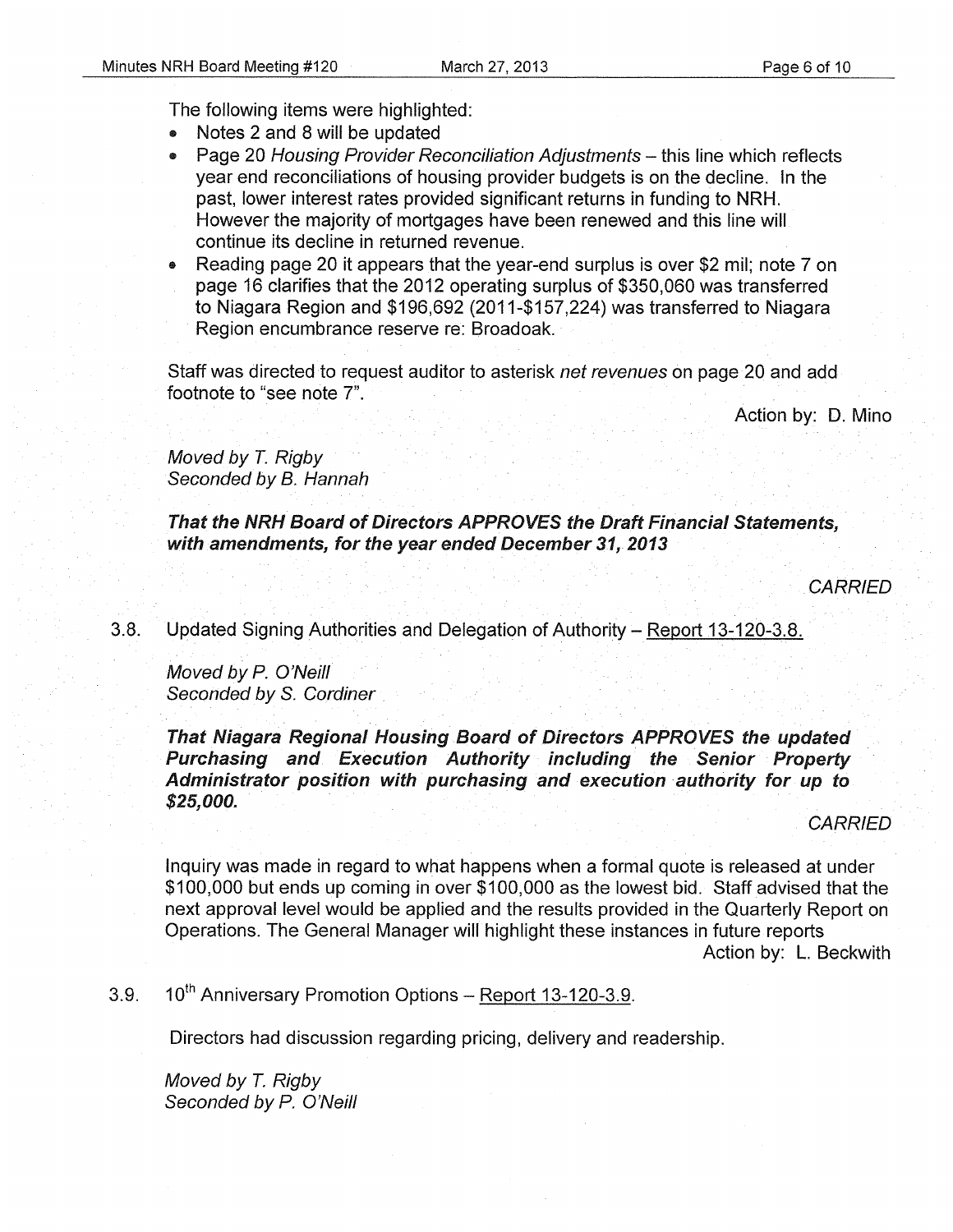# The Niagara Regional Housing Board of Directors RECEIVES report 13-120-3.9. for information and REFERS back to staff for investigation of possibility of corporate sponsors for advertising and contacting media for coverage.

**CARRIED** 

Action by: W. Thompson

The NRH 10<sup>th</sup> Anniversary Report was distributed; Directors were requested to contact W. Thompson with any comments by Wednesday, April 3rd.

#### 3.10. Request for Permanent Full-time Employees - Report 13-120-3.10

The General Manager reviewed the report with Directors.

- Request will be part of the 2014 Operating Budget Submission
- Addressing the above issues has been delayed due to the Efficiency Review but can no longer be ignored.
- Compared to similar size Service Manager (SM) areas NRH has 17 to 29 fewer employees.
- Request is for Core programs only (Staffing for the 8 Federal and Provincial is provided by the program allocation)
- Hiring temporary staff will not attract the expertise required
- Tenant issues have also increased in volume and complexity.
- Business case has been reviewed by Human Resources

The Directors suggested that the Business Case might be better presented if there were additional graphs or significant findings provided in bold font.

Moved by *T.* Rigby Seconded by K. Blackley

#### That the NRH Board APPROVES:

- 4.4 permanent full time employees in the 2014 budget; and
- Submission of this report to Public Health and Social Services committee for information

**CARRIED** 

#### 4. General Manager's Report

4.1. May 2013 Meeting

It was agreed that the May Board meeting can be moved up one week from May 31<sup>st</sup> to May 24, 2013.

4.2. China Delegation update

Approximately 17 delegates from China, visited the morning of March  $4<sup>th</sup>$  They were very interested in aging-in-place programs in affordable housing for seniors and people with disabilities.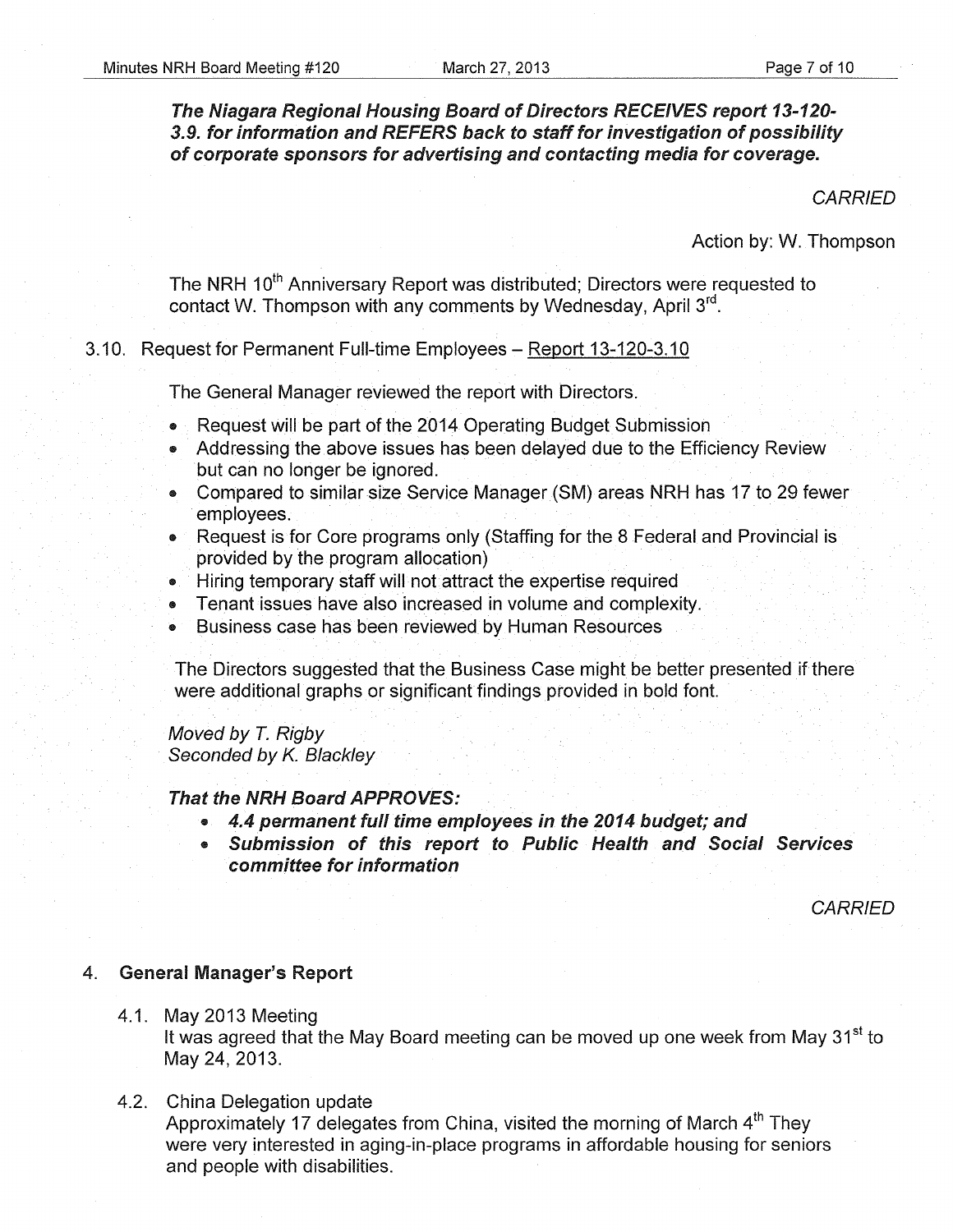4.3. Annual General Meeting

It was agreed that the NRH Annual General Meeting would be held on the same day as the April 26<sup>th</sup> Board meeting.

- 4.4. NRH Recognized by United Way NRH received Unites Way Partnership Award Plaque for outstanding service to your community through United Way.
- 5. Chair's Report

No report.

6. Closed Session-3:15P.M.

Moved by P. O'Neill Seconded by *K.* Kendrick

### That the meeting move into closed session to consider Information of a confidential nature relating to:

- Personal matters about an identifiable individual including municipal or local board employee's- Request for Temporary Contracts
- Security of property & a proposed or pending acquisition or disposition of land by the municipality or local board - Thorold Municipal Non-Profit Housing Corporation -Redevelopment Proposal - Bartlett & Ormond
- Security of property of the municipality or local board regarding: Fire Carlton St., St. Catharines.

CARRIED

### 6.1. Request for Temporary Contracts- Report IC 13-120-6.1.

Moved by C. Jolliffe Seconded by *K.* Blackley

That report IC 13-120-6.1. be APPROVED as amended.

**CARRIED** 

6.2. Thorold Municipal Non-Profit Housing Corporation - Redevelopment Proposal -Bartlett & Ormond- Report IC 13-120-6.2.

K. Blackley having declared a conflict, left the meeting.

Moved by D. Barrick Seconded by B. Baker

That report IC 13-120-6.2. be APPROVED.

**CARRIED** 

K. Blackley returned to the meeting.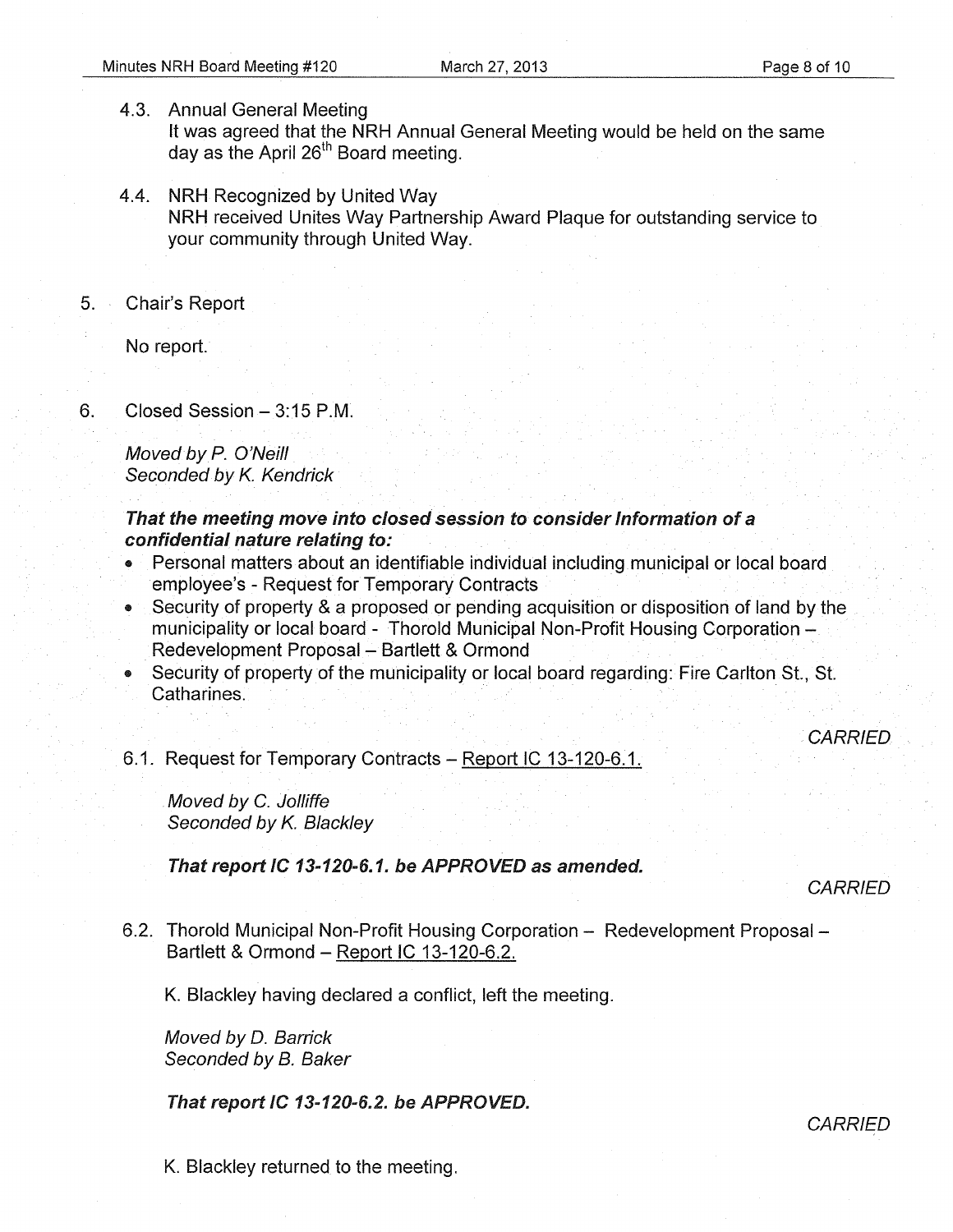#### 6.3. Fire Carlton St., St. Catharines

Moved by D. Barrick Seconded by K. Blackley

That the verbal staff report on Carlton Street Fire be RECEIVED for information.

**CARRIED** 

6.a- 3:40P.M. Moved by S. Cordiner Seconded by *T.* Rigby

That the Board rise with report.



# 7. Committee Reports

- 7.1. Appeals Minutes of the February 19, 2013 Appeal Hearing were provided for information.
- 7.2. Community Economic Development Advisory Group, T. Rigby, Chair Minutes of the January 31, 2013 meeting were provided for information.

Moved by D. Barrick Seconded by S. Cordiner

That the NRH Board of Directors RECEIVES the committee reports.

**CARRIED** 

# 8. For Information

8. 1. Action Items from Previous Meetings

#### Correspondence/Media

- 8.2. Report to PHSS, COM 06-2013, March 5, 2013, Use of the One-time Grant funding to Support the Transition to the Community Homelessness Prevention Initiative (CHPI)
- 8.3. Record United Way campaign a community boost, QMI Agency, March 21, 2013 was distributed.
- 8.4. Weiland councillors warned about seniors challenges on the horizon, The Tribune, March 20, 2013 was distributed.
- 9. BREAK- Not required